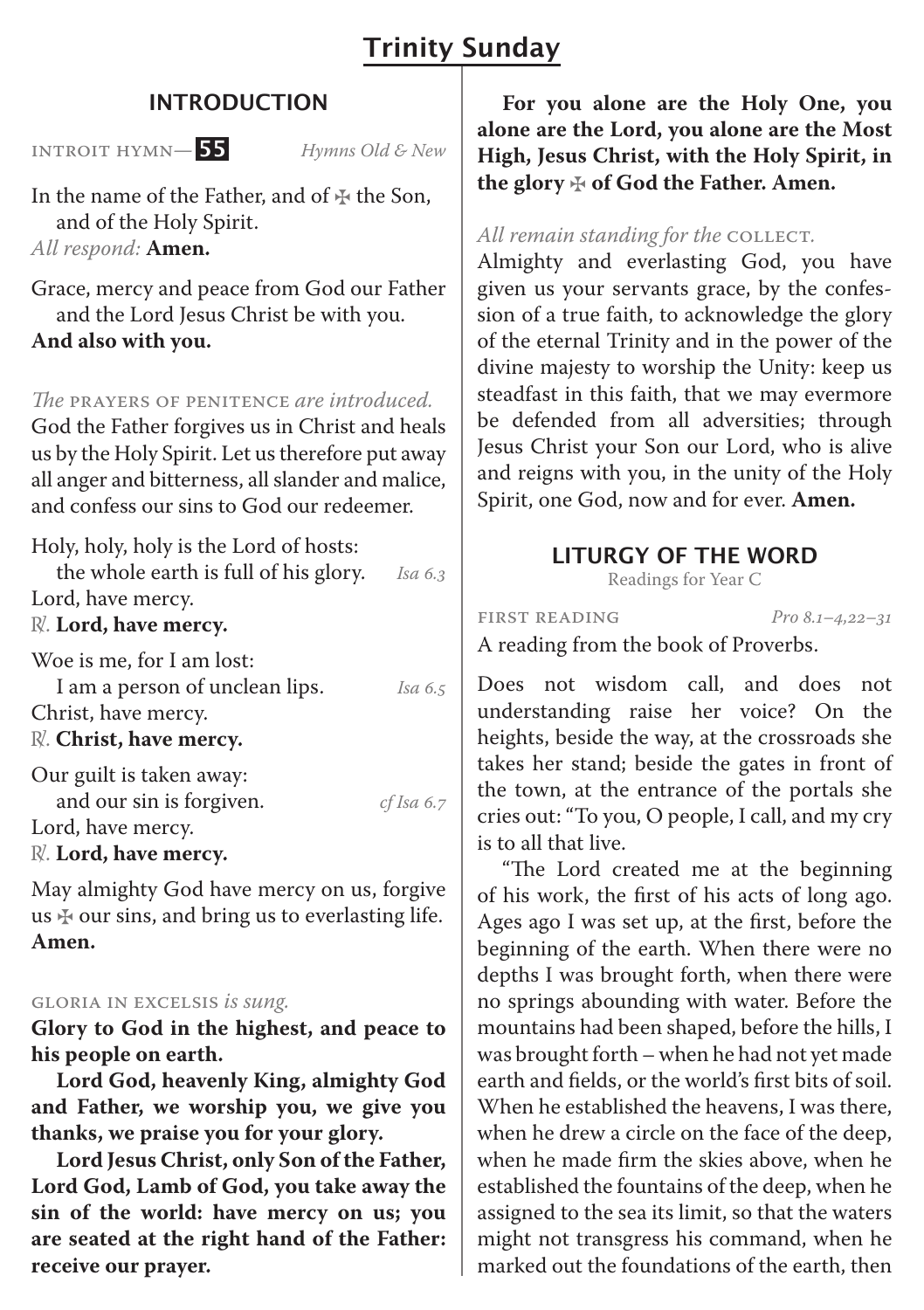I was beside him, like a master worker; and I was daily his delight, rejoicing before him always, rejoicing in his inhabited world and delighting in the human race."

This is the Word of the Lord. **Thanks be to God.**

#### Responsorial Psalm *Ps 8*

R. How great is your name, O Lord our God, through all the earth! *(All repeat)*

Out of the mouths of babes and infants your majesty is praised above the heavens. You have founded a stronghold against your

foes,

to quell the enemy and avenger. R.

When I consider the heavens, the work of your fingers,

the moon and the stars that you have ordained, what is man, that you should be mindful of him? and the son of man, that you should care for him?  $\mathbb{R}^7$ 

Yet you have made him little lower than the angels;

you crown him with glory and honour.

You give him mastery over the works of your hands,

and put all things beneath his feet:  $\mathbb{R}$ .

All sheep and oxen,

even the wild beasts of the field,

the birds of the air, the fish of the sea,

and whatsoever moves in the paths of the sea.

#### Second Reading *Rom 5.1–5*

 $\mathbb{R}$ .

A reading from the letter of Paul to the Romans.

Since we are justified by faith, we have peace with God through our Lord Jesus Christ, through whom we have obtained access to this grace in which we stand; and we boast in our hope of sharing the glory of God. And not only that, but we also boast in our sufferings, knowing that suffering produces endurance, and endurance produces character, and character produces hope, and hope does not disappoint us, because God's love has been poured into our hearts through the Holy Spirit that has been given to us.

This is the Word of the Lord. **Thanks be to God.**

Gradual Hymn*—* 540

Gospel Acclamation *cf Rev 1.8*

#### *Alleluia.*

Glory to the Father, and to the Son, and to the Holy Spirit:

one God, who was, and who is, and who is to come, the Almighty. *Alleluia.*

Gospel Reading *Jn 16.12–15*

The Lord be with you.

**And also with you.**

Hear the Gospel  $⊩$  of our Lord Jesus Christ according to John.

### **Glory to you, O Lord.**

Jesus said to his disciples:—

"I still have many things to say to you, but you cannot bear them now. When the Spirit of truth comes, he will guide you into all the truth, for he will not speak on his own authority, but whatever he hears he will speak, and he will declare to you the things that are to come. He will glorify me, for he will take what is mine and declare it to you. All that the Father has is mine; therefore I said that he will take what is mine and declare it to you."

This is the Gospel of the Lord. **Praise to you, O Christ.**

A Sermon *may follow.*

### *All stand to recite the* Nicene Creed*.*

**We believe in one God, the Father, the Almighty, maker of heaven and earth, of all that is, seen and unseen.** 

**We believe in one Lord, Jesus Christ, the only Son of God, eternally begotten of the Father, God from God, Light from Light, true God from true God, begotten, not made, of one Being with the Father; through**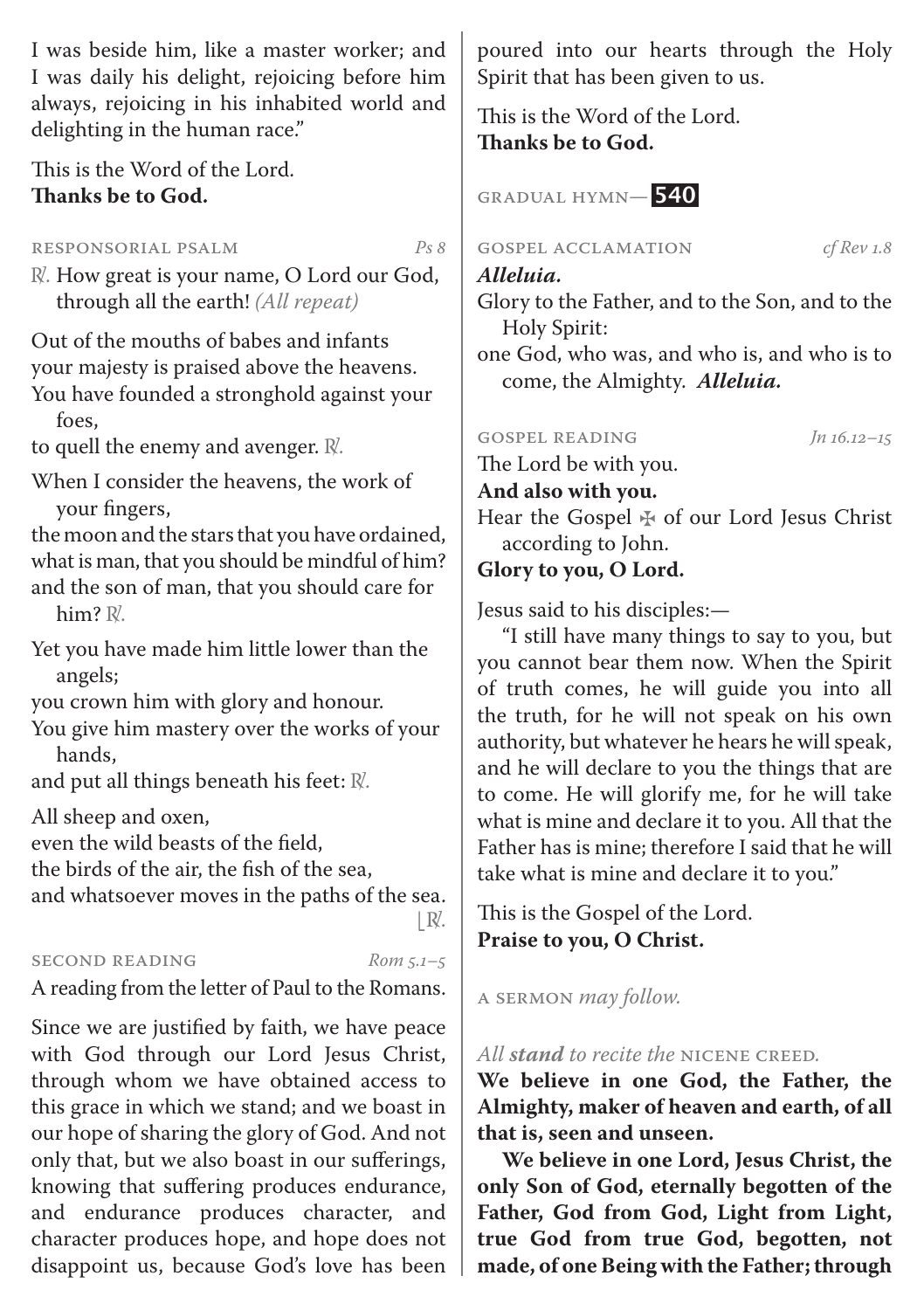**him all things were made. For us and for our salvation he came down from heaven,** 

*(all bow)* **was incarnate from the Holy Spirit and the Virgin Mary, and was made man.**  *(all rise)* **For our sake he was crucified under Pontius Pilate; he suffered death and was buried. On the third day he rose again in accordance with the Scriptures; he ascended into heaven and is seated at the right hand of the Father. He will come again in glory to judge the living and the dead, and his kingdom will have no end.** 

**We believe in the Holy Spirit, the Lord, the giver of life, who proceeds from the Father and the Son, who with the Father and the Son is worshipped and glorified, who has spoken through the Prophets. We believe in one holy catholic and apostolic Church. We acknowledge one baptism for the forgiveness of sins. We look for the resurrection of the dead, and the life** ✠ **of the world to come. Amen.**

*The* Intercessions *are introduced, and all kneel. One of these responses may be used:* ℣. Lord, hear us. ℟. **Lord, graciously hear us.**

*or* ℣. Lord, in your mercy, ℟. **Hear our prayer.**

*At the Commemoration of the Departed:* ℣. Rest eternal ✠ grant unto them, O Lord;  $\mathbb{R}$ . And let light perpetual shine upon them.

### *The Intercessions end:*

Merciful Father,

**Accept these prayers, for the sake of your Son, our Saviour Jesus Christ. Amen.**

# LITURGY OF THE SACRAMENT

*All stand as the priest introduces the* Peace*.*  Peace to you from God our heavenly Father. Peace from his Son Jesus Christ who is our

peace.

Peace from the Holy Spirit, the life-giver. The peace of the triune God be always with you. **And also with you.**

# Offertory Hymn*—* 200

*The people unite their prayers with the priest, who says the* Prayer over the Offerings*.*

Pray, my brothers and sisters, that my sacrifice and yours may be acceptable to God, the almighty Father.

**May the Lord accept the sacrifice at your hands, for the praise and glory of his name, for our good, and the good of all his Church.**

Lord our God, sanctify the offerings we make to you, as we call upon your name, and grant that through them we may ourselves be made an everlasting gift to you; through Christ our Lord. **Amen.**

#### Eucharistic Prayer

The Lord be with you. **And also with you.** Lift up your hearts. **We lift them to the Lord.** Let us give thanks to the Lord our God. **It is right to give him thanks and praise.**

### *The* Preface *follows.*

All respond with the SANCTUS & BENEDICTUS.

**Holy, holy, holy Lord, God of power and might, heaven and earth are full of your glory. Hosanna in the highest.**

**Blessed is he** ✠ **who comes in the name of the Lord. Hosanna in the highest.**

*All kneel. After the Consecration, all acclaim:* Great is the mystery of faith: **Christ has died; Christ is risen; Christ will come again.**

*The Eucharistic Prayer continues, and ends:* … for ever and ever. **Amen.**

# RITE OF COMMUNION

### *The priest introduces the LORD'S PRAYER.*

**Our Father, who art in heaven, hallowed be thy name; thy kingdom come; thy will be done, on earth as it is in heaven. Give us this day our daily bread. And forgive us our trespasses, as we forgive those who trespass against us. And lead us not into temptation; but deliver us from evil.** 

**For thine is the kingdom, the power and the glory, for ever and ever. Amen.**